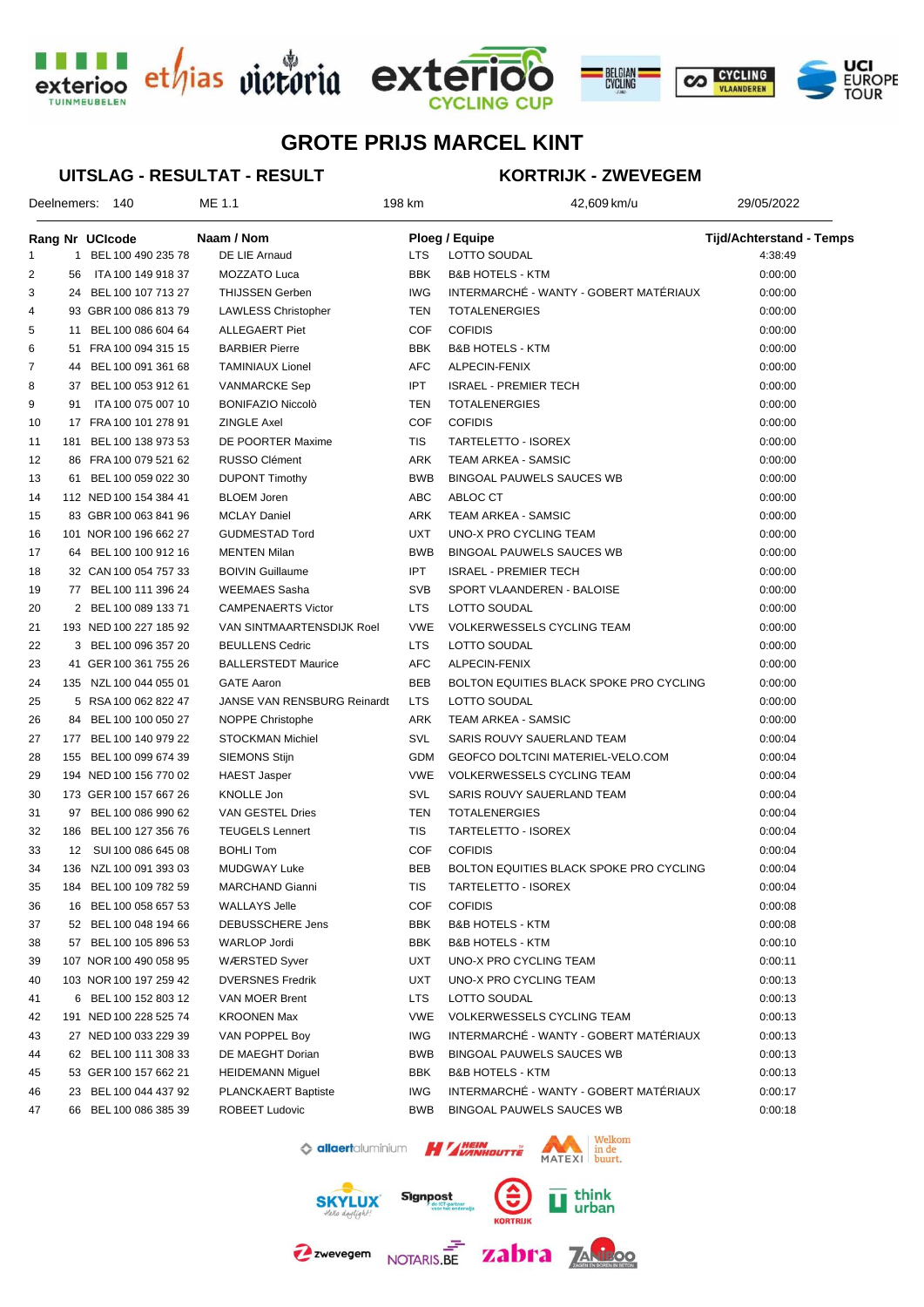





Deelnemers: 140 ME 1.1 1 1 42,609 km 42,609 km/u 29/05/2022

### **UITSLAG - RESULTAT - RESULT**

### **KORTRIJK - ZWEVEGEM**

|    |     | Rang Nr UCIcode        | Naam / Nom                          |            | Ploeg / Equipe                          | <b>Tijd/Achterstand - Temps</b> |  |
|----|-----|------------------------|-------------------------------------|------------|-----------------------------------------|---------------------------------|--|
| 48 |     | 65 BEL 100 110 158 47  | <b>REX Laurenz</b>                  | <b>BWB</b> | <b>BINGOAL PAUWELS SAUCES WB</b>        | 0:00:18                         |  |
| 49 | 21  | BEL 100 044 976 49     | <b>CLAEYS Dimitri</b>               | <b>IWG</b> | INTERMARCHÉ - WANTY - GOBERT MATÉRIAUX  | 0:00:18                         |  |
| 50 | 81  | BEL 100 086 691 54     | DECLERCQ Benjamin                   | ARK        | <b>TEAM ARKEA - SAMSIC</b>              | 0:00:18                         |  |
| 51 |     | 45 BEL 100 137 984 34  | <b>BASTIAENS Ayco</b>               | AFC        | ALPECIN-FENIX                           | 0:00:18                         |  |
| 52 |     | 46 BEL 100 649 217 77  | WYSEURE Joran                       | AFC        | ALPECIN-FENIX                           | 0:00:18                         |  |
| 53 |     | 96 NED 100 028 366 26  | <b>TERPSTRA Niki</b>                | TEN        | <b>TOTALENERGIES</b>                    | 0:00:18                         |  |
| 54 |     | 47 BEL 100 053 516 53  | <b>VERMOTE Julien</b>               | <b>AFC</b> | ALPECIN-FENIX                           | 0:00:24                         |  |
| 55 |     | 92 FRA 100 094 123 17  | <b>DUJARDIN Sandy</b>               | TEN        | <b>TOTALENERGIES</b>                    | 0:00:18                         |  |
| 56 |     | 87 FRA 100 156 012 20  | <b>LOUVEL Matis</b>                 | ARK        | <b>TEAM ARKEA - SAMSIC</b>              | 0:00:28                         |  |
| 57 |     | 104 DEN 100 150 631 71 | <b>HULGAARD Morten</b>              | <b>UXT</b> | UNO-X PRO CYCLING TEAM                  | 0:00:34                         |  |
| 58 |     | 82 FRA 100 259 231 31  | <b>GRONDIN Donavan</b>              | ARK        | <b>TEAM ARKEA - SAMSIC</b>              | 0:00:34                         |  |
| 59 |     | 134 NZL 100 150 117 42 | <b>FOUCHE James</b>                 | <b>BEB</b> | BOLTON EQUITIES BLACK SPOKE PRO CYCLING | 0:00:53                         |  |
| 60 |     | 126 AUS 100 867 753 72 | <b>TREZISE Declan</b>               | <b>ACA</b> | ARA PRO RACING SUNSHINE COAST           | 0:00:53                         |  |
| 61 |     | 75 BEL 100 086 994 66  | VAN ROOY Kenneth                    | <b>SVB</b> | SPORT VLAANDEREN - BALOISE              | 0:01:21                         |  |
| 62 |     | 85 EST 100 165 205 95  | <b>PAJUR Markus</b>                 | ARK        | <b>TEAM ARKEA - SAMSIC</b>              | 0:01:42                         |  |
| 63 |     | 55 FRA 100 680 835 73  | <b>LAURANCE Axel</b>                | <b>BBK</b> | <b>B&amp;B HOTELS - KTM</b>             | 0:03:15                         |  |
| 64 |     | 34 AUS 100 728 788 11  | <b>JONES Taj</b>                    | <b>IPT</b> | <b>ISRAEL - PREMIER TECH</b>            | 0:03:29                         |  |
| 65 |     | 143 BEL 100 156 803 35 | <b>VERHEYEN Maarten</b>             | <b>EVO</b> | <b>EVOPRO RACING</b>                    | 0:03:29                         |  |
| 66 |     | 73 BEL 100 163 870 21  | <b>DENS Tuur</b>                    | <b>SVB</b> | SPORT VLAANDEREN - BALOISE              | 0:03:29                         |  |
| 67 |     | 165 BEL 100 649 269 32 | <b>DHAEYE</b> Enrico                | <b>MCT</b> | MINERVA CYCLING TEAM                    | 0:03:29                         |  |
| 68 |     | 125 AUS 100 106 649 30 | <b>SCOTT Cameron</b>                | <b>ACA</b> | ARA PRO RACING SUNSHINE COAST           | 0:03:29                         |  |
| 69 |     | 111 NED 100 232 783 64 | <b>LOOHUIS Lars</b>                 | ABC        | ABLOC CT                                | 0:03:29                         |  |
| 70 |     | 114 NED 100 230 929 53 | <b>SCHUCH Mike</b>                  | ABC        | ABLOC CT                                | 0:03:29                         |  |
| 71 |     | 174 GER 100 364 954 24 | MÜNSTERMANN Per Christian           | SVL        | SARIS ROUVY SAUERLAND TEAM              | 0:03:29                         |  |
| 72 | 166 | BEL 100 165 022 09     | VAN SCHOOR Matthew                  | <b>MCT</b> | MINERVA CYCLING TEAM                    | 0:03:29                         |  |
| 73 |     | 206 GBR 100 139 313 05 | <b>TEASDALE Joshua</b>              | XSU        | <b>XSPEED UNITED CONTINENTAL</b>        | 0:03:29                         |  |
| 74 |     | 162 BEL 100 164 659 34 | <b>SAVER Kasper</b>                 | <b>MCT</b> | MINERVA CYCLING TEAM                    | 0:03:29                         |  |
| 75 |     | 171 GER 100 540 698 04 | <b>BORRESCH Julian</b>              | SVL        | SARIS ROUVY SAUERLAND TEAM              | 0:03:29                         |  |
| 76 | 183 | BEL 100 046 449 67     | VANOVERSCHELDE Kobe                 | <b>TIS</b> | TARTELETTO - ISOREX                     | 0:03:29                         |  |
| 77 | 145 | IRL 100 160 271 11     | MC DUNPHY Conn                      | <b>EVO</b> | <b>EVOPRO RACING</b>                    | 0:03:29                         |  |
| 78 |     | 117 NED 100 226 858 56 | <b>VERBURG Luke</b>                 | ABC        | ABLOC CT                                | 0:03:29                         |  |
| 79 |     | 164 BEL 100 097 477 73 | MUSEEUW Stefano                     | MCT        | MINERVA CYCLING TEAM                    | 0:03:29                         |  |
| 80 |     | 121 AUS 100 878 353 02 | <b>BETTLES Carter</b>               | <b>ACA</b> | ARA PRO RACING SUNSHINE COAST           | 0:03:29                         |  |
| 81 |     | 115 NED 100 152 920 32 | <b>SINSCHEK Nils</b>                | ABC        | ABLOC CT                                | 0:03:29                         |  |
| 82 |     | 147 IRL 100 110 407 05 | <b>MURPHY Jack Bernard</b>          | <b>EVO</b> | <b>EVOPRO RACING</b>                    | 0:03:29                         |  |
| 83 |     | 13 GER 100 454 633 75  | <b>WALSCHEID Maximilian Richard</b> | COF        | <b>COFIDIS</b>                          | 0:03:29                         |  |
| 84 |     | 15 BEL 100 064 272 42  | <b>VANBILSEN Kenneth</b>            | COF        | <b>COFIDIS</b>                          | 0:03:29                         |  |
| 85 |     | 42 BEL 100 649 412 78  | <b>DEHAIRS Simon</b>                | AFC        | ALPECIN-FENIX                           | 0:03:29                         |  |
| 86 |     | 132 NZL 100 099 793 61 | CHRISTENSEN Ryan                    | BEB        | BOLTON EQUITIES BLACK SPOKE PRO CYCLING | 0:03:29                         |  |
| 87 |     | 26 BEL 100 045 720 17  | VAN MELSEN Kevin                    | <b>IWG</b> | INTERMARCHÉ - WANTY - GOBERT MATÉRIAUX  | 0:03:29                         |  |
| 88 |     | 197 NED 100 094 956 74 | <b>WOLFFENBUTTEL Nils</b>           | <b>VWE</b> | <b>VOLKERWESSELS CYCLING TEAM</b>       | 0:03:29                         |  |
| 89 |     | 63 EST 100 140 159 75  | <b>LAUK Karl Patrick</b>            | <b>BWB</b> | BINGOAL PAUWELS SAUCES WB               | 0:03:29                         |  |
| 90 |     | 192 NED 100 098 035 49 | VAN DER MEER Nick                   | <b>VWE</b> | <b>VOLKERWESSELS CYCLING TEAM</b>       | 0:03:29                         |  |
| 91 |     | 182 BEL 100 152 927 39 | <b>DEMEYERE</b> Torsten             | TIS        | TARTELETTO - ISOREX                     | 0:03:29                         |  |
| 92 |     | 102 NOR 100 778 522 81 | <b>BLIKRA Erlend</b>                | <b>UXT</b> | UNO-X PRO CYCLING TEAM                  | 0:03:29                         |  |
| 93 |     | 105 NOR 100 111 242 64 | <b>KULSET Kristian</b>              | UXT        | UNO-X PRO CYCLING TEAM                  | 0:03:29                         |  |
| 94 |     | 36 ISR 100 086 829 95  | <b>SAGIV Guy</b>                    | IPT.       | <b>ISRAEL - PREMIER TECH</b>            | 0:03:29                         |  |









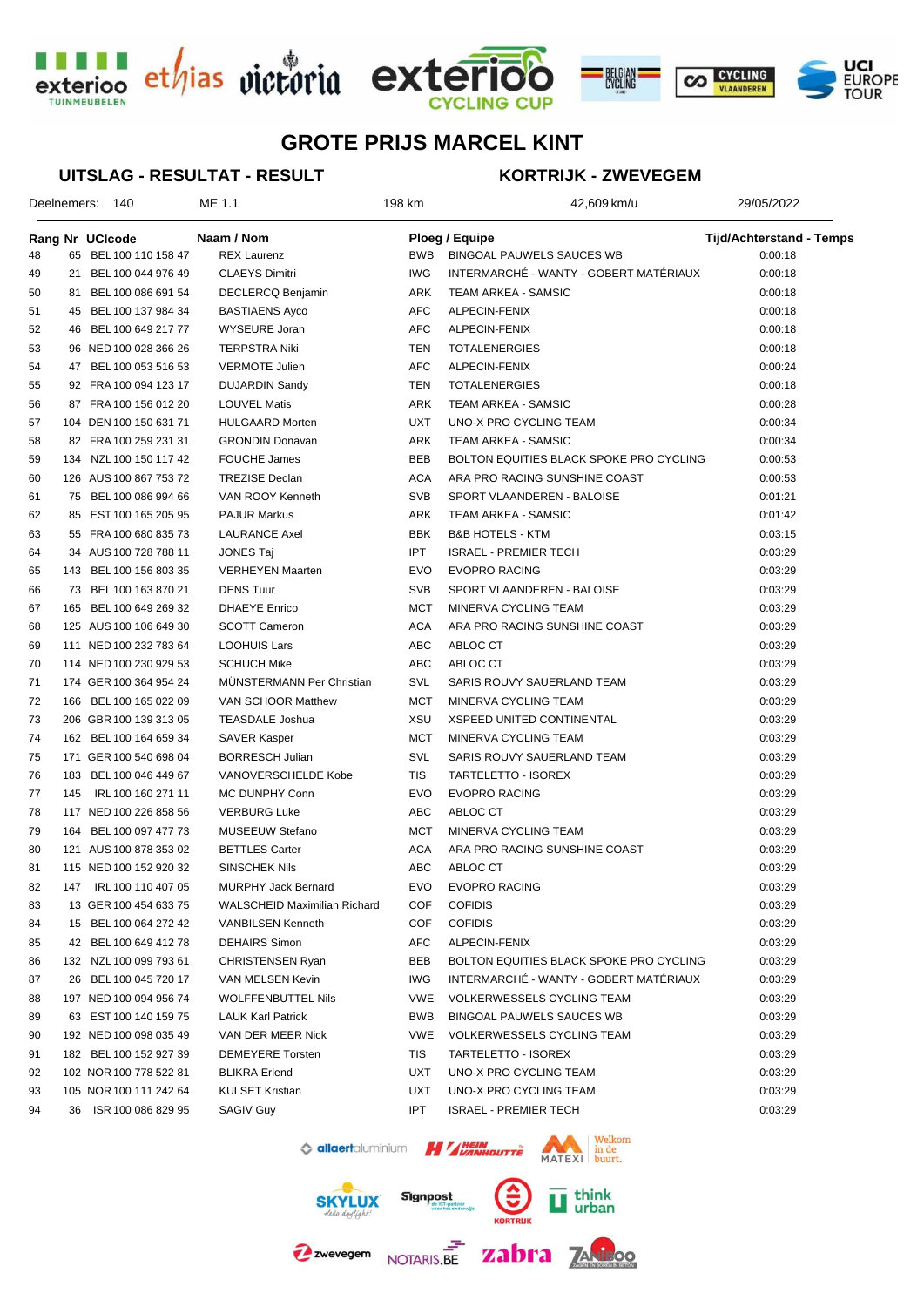





### **UITSLAG - RESULTAT - RESULT**

## **KORTRIJK - ZWEVEGEM**

|     |     | Deelnemers: 140            | ME 1.1                    | 198 km     | 42,609 km/u                             | 29/05/2022                      |  |
|-----|-----|----------------------------|---------------------------|------------|-----------------------------------------|---------------------------------|--|
|     |     | Rang Nr UCIcode            | Naam / Nom                |            | <b>Ploeg / Equipe</b>                   | <b>Tijd/Achterstand - Temps</b> |  |
| 95  |     | 67 BEL 100 163 050 74      | PAQUOT Tom                | <b>BWB</b> | <b>BINGOAL PAUWELS SAUCES WB</b>        | 0:03:29                         |  |
| 96  |     | 94 SVK 100 045 727 24      | SAGAN Juraj               | TEN        | <b>TOTALENERGIES</b>                    | 0:03:29                         |  |
| 97  |     | 14 POL 100 096 400 63      | SAJNOK Szymon             | <b>COF</b> | <b>COFIDIS</b>                          | 0:03:29                         |  |
| 98  |     | 187 BEL 100 086 387 41     | VAN BREUSSEGEM Elias      | TIS        | TARTELETTO - ISOREX                     | 0:03:39                         |  |
| 99  |     | 123 AUS 100 111 286 11     | LYONS Angus               | <b>ACA</b> | ARA PRO RACING SUNSHINE COAST           | 0:03:39                         |  |
| 100 |     | 72 BEL 100 150 066 88      | DE PESTEL Sander          | <b>SVB</b> | SPORT VLAANDEREN - BALOISE              | 0:03:41                         |  |
|     |     | Abbandons / Opgaves / DNF: |                           |            |                                         |                                 |  |
|     |     | 4 BEL 100 156 008 16       | <b>GRIGNARD Sébastien</b> | <b>LTS</b> | LOTTO SOUDAL                            |                                 |  |
|     |     | 7 BEL 100 109 460 28       | <b>VERMEERSCH Florian</b> | <b>LTS</b> | LOTTO SOUDAL                            |                                 |  |
|     |     | 25 NED 100 061 187 61      | VAN KESSEL Corne          | <b>IWG</b> | INTERMARCHÉ - WANTY - GOBERT MATÉRIAUX  |                                 |  |
|     | 33  | ISR 100 110 444 42         | EINHORN Itamar            | <b>IPT</b> | <b>ISRAEL - PREMIER TECH</b>            |                                 |  |
|     |     | 35 LAT 100 079 350 85      | <b>NEILANDS Krists</b>    | <b>IPT</b> | <b>ISRAEL - PREMIER TECH</b>            |                                 |  |
|     | 43  | ITA 100 089 728 84         | MARECZKO Jakub            | AFC        | ALPECIN-FENIX                           |                                 |  |
|     |     | 54 CAN 100 517 303 83      | PARISELLA Raphael         | <b>BBK</b> | <b>B&amp;B HOTELS - KTM</b>             |                                 |  |
|     |     | 76 BEL 100 152 815 24      | <b>HERREGODTS Rune</b>    | <b>SVB</b> | SPORT VLAANDEREN - BALOISE              |                                 |  |
|     |     | 95 FRA 100 069 170 90      | <b>SOUPE Geoffrey</b>     | TEN        | <b>TOTALENERGIES</b>                    |                                 |  |
|     |     | 106 NOR 100 146 413 24     | <b>SAUGSTAD Lars</b>      | <b>UXT</b> | UNO-X PRO CYCLING TEAM                  |                                 |  |
|     |     | 113 NED 100 150 623 63     | RASCH Jesper              | ABC        | ABLOC CT                                |                                 |  |
|     |     | 116 NED 100 232 400 69     | V.D. GRACHT Niels         | ABC        | ABLOC CT                                |                                 |  |
|     |     | 122 AUS 100 553 428 27     | GILMORE Zack              | <b>ACA</b> | ARA PRO RACING SUNSHINE COAST           |                                 |  |
|     |     | 124 AUS 10 112 349 72      | GILMORE Brady             | <b>ACA</b> | ARA PRO RACING SUNSHINE COAST           |                                 |  |
|     |     | 127 AUS 100 111 601 35     | <b>WIGGINS Craig</b>      | <b>ACA</b> | ARA PRO RACING SUNSHINE COAST           |                                 |  |
|     |     | 133 NZL 100 217 082 77     | <b>FITZSIMONS Mitchel</b> | <b>BEB</b> | BOLTON EQUITIES BLACK SPOKE PRO CYCLING |                                 |  |
|     |     | 137 NZL 100 107 507 15     | <b>SEXTON Tom</b>         | BEB        | BOLTON EQUITIES BLACK SPOKE PRO CYCLING |                                 |  |
|     |     | 141 GBR 100 154 838 10     | <b>BRITTON Rhys</b>       | <b>EVO</b> | <b>EVOPRO RACING</b>                    |                                 |  |
|     |     | 142 USA 100 075 240 49     | <b>FRANCK Eamon</b>       | <b>EVO</b> | <b>EVOPRO RACING</b>                    |                                 |  |
|     | 144 | IRL 100 167 350 09         | <b>KEOGH Cian</b>         | EVO        | <b>EVOPRO RACING</b>                    |                                 |  |
|     | 146 | IRL 100 174 155 24         | MC LAUGHLIN Mitchell      | EVO        | <b>EVOPRO RACING</b>                    |                                 |  |
|     | 151 | BEL 100 143 672 96         | <b>BIEBUYCK Aurélien</b>  | GDM        | GEOFCO DOLTCINI MATERIEL-VELO.COM       |                                 |  |
|     |     | 153 BEL 100 505 191 96     | GOEBEERT Théo             | GDM        | GEOFCO DOLTCINI MATERIEL-VELO.COM       |                                 |  |
|     |     | 154 BEL 101 194 890 28     | VASSEUR Clément           | GDM        | GEOFCO DOLTCINI MATERIEL-VELO.COM       |                                 |  |
|     |     | 156 BEL 100 098 067 81     | VAN DEN BOSSCHE Angelo    | GDM        | GEOFCO DOLTCINI MATERIEL-VELO.COM       |                                 |  |
|     |     | 157 BEL 100 165 116 06     | VINCENT Johan             | GDM        | GEOFCO DOLTCINI MATERIEL-VELO.COM       |                                 |  |
|     | 161 | BEL 100 161 395 68         | <b>CAETHOVEN Kenneth</b>  | MCT        | MINERVA CYCLING TEAM                    |                                 |  |
|     |     | 163 BEL 100 086 288 39     | <b>JOSEPH Thomas</b>      | MCT        | MINERVA CYCLING TEAM                    |                                 |  |
|     |     | 167 BEL 100 138 703 74     | <b>WILLEMS Thimo</b>      | MCT        | MINERVA CYCLING TEAM                    |                                 |  |
|     | 175 | SUI 100 347 789 28         | <b>WEISS Dominik</b>      | SVL        | SARIS ROUVY SAUERLAND TEAM              |                                 |  |
|     | 176 | BEL 100 138 924 04         | STOCKMAN Abram            | SVL        | SARIS ROUVY SAUERLAND TEAM              |                                 |  |
|     |     | 185 BEL 100 148 926 15     | <b>VERHOFSTADT Thibau</b> | TIS        | TARTELETTO - ISOREX                     |                                 |  |
|     |     | 195 NED 100 059 618 44     | LINDEMAN Bertjan          | <b>VWE</b> | VOLKERWESSELS CYCLING TEAM              |                                 |  |
|     |     | 196 NED 100 045 930 33     | <b>VERMELTFOORT Coen</b>  | <b>VWE</b> | VOLKERWESSELS CYCLING TEAM              |                                 |  |
|     |     | 201 NOR 100 110 381 76     | DREYER HELDAHL Sebastian  | XSU        | XSPEED UNITED CONTINENTAL               |                                 |  |
|     |     | 202 BEL 100 153 507 37     | GODART Bo                 | XSU        | XSPEED UNITED CONTINENTAL               |                                 |  |
|     |     | 203 CAN 100 644 003 04     | <b>KOSZELA Daniel</b>     | XSU        | XSPEED UNITED CONTINENTAL               |                                 |  |
|     | 204 | IRL 100 167 820 91         | <b>LAMBERT Connor</b>     | XSU        | <b>XSPEED UNITED CONTINENTAL</b>        |                                 |  |
|     |     | 205 BEL 100 158 254 31     | <b>BORGERS Gilles</b>     | XSU        | XSPEED UNITED CONTINENTAL               |                                 |  |
|     |     | 207 RSA 101 170 144 17     | <b>VERMEULEN Hendrik</b>  | XSU        | XSPEED UNITED CONTINENTAL               |                                 |  |
|     |     |                            |                           |            | Walkon                                  |                                 |  |